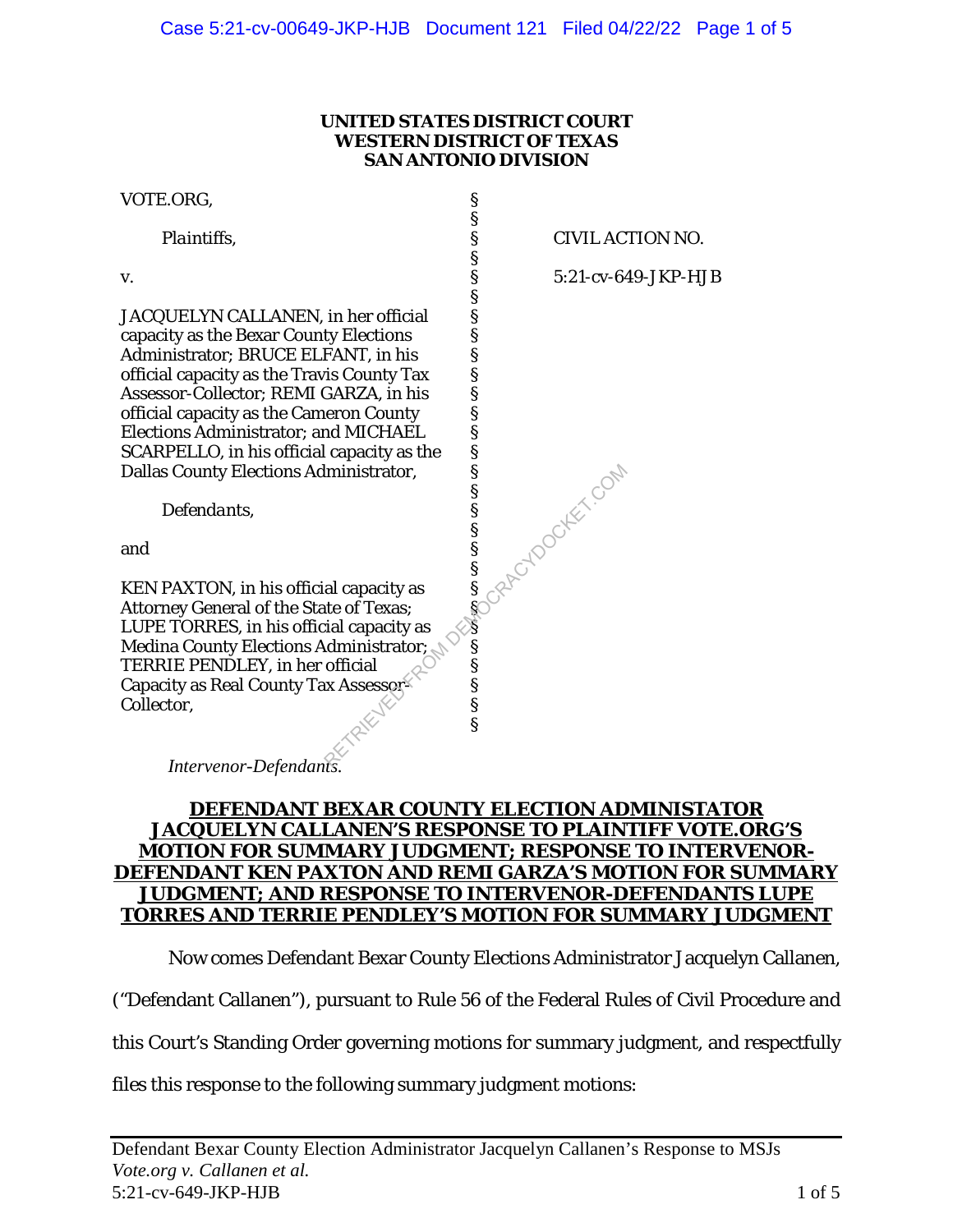- 1) Defendants Ken Paxton's and Remi Garza's Motion for Summary Judgment (Docket No. 108);
- 2) Intervenor-Defendants Lupe Torres' and Terrie Pendley's Motion for Summary Judgment (Docket No. 109); and
- 3) Plaintiff Vote.Org's Motion for Summary Judgment and Memorandum of Law in Support (Docket No. 111).

#### **I. SUMMARY OF THE PARTIES' CONTENTIONS IN THE PENDING MOTIONS**

On July 8, 2021, Plaintiff Vote.Org brought suit against Defendant Callanen in her official capacity as the Bexar County Elections Administrator pursuant to Section 1971 of the Civil Rights Act of 1964, 52 U.S.C. § 10101(a)(2)(B). (Docket No. 1). Plaintiff sued Defendant Callanen for the manner in which she and other named Defendant elections administrators enforce a specific portion of the Texas Election Code, known colloquially as the "Wet Signature Rule". (Docket No. 1, ¶ 21-24).

Plaintiff moves for summary judgment on Counts I and II of its Complaint, and asks the Court to enjoin enforcement of the "Wet Signature Rule," which is contained within Section 14 of HB 3107 (amending Texas Election Code § 13.143(d-2)). (Docket No. 111 at 18). Intervenor-Defendants Torres and Pendley move for summary judgment on the grounds that the Civil Rights Act does not provide Plaintiff with a cause of action because it does not provide for a private right of action, the Complaint lacks an allegation of race-based discrimination and, in the alternative, the "wet signature" requirement of Texas's new legislation is material to determining a prospective voter's eligibility and does not deny any person the right to vote. (Docket No. 109 at 2-13). Intervenor-Defendants Paxton and Garza move for summary judgment on the grounds presented in the Torres-Pendley MSJ, and further on the grounds that Plaintiff lacks standing to assert the claims of parties who are not members of Plaintiff's organization and, further, that the Repecific portion of the Texas Election<br>
e". (Docket No. 1, ¶ 21-24)<br>
summary judgment on Counts I and<br>
enforcement of the "Wet Signature l<br>
107 (amending Texas Election Code §<br>
fendants Torres and Pendley move for<br>
Rights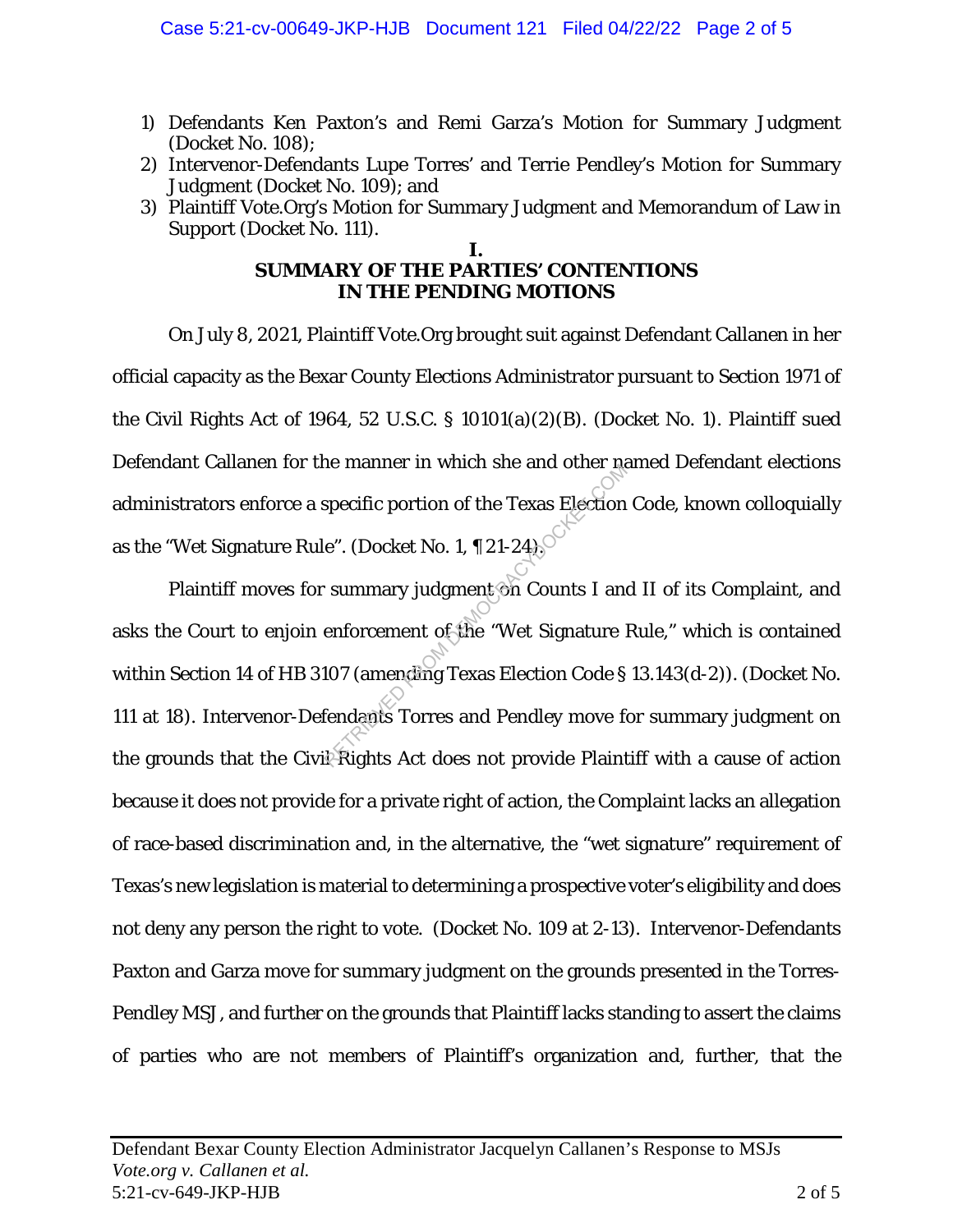challenged statute does not violate the Civil Rights Act's materiality provision or unlawfully burden the right to vote. (Docket No. 108 at 10-24).

# **II. DEFENDANT CALLANEN'S RESPONSE**

Defendant Callanen takes no position on the competing claims and positions advanced in the pending summary judgment motions. Defendant Callanen's only interest is in continuing to comply with Texas law in conducting the activities of the Bexar County Elections Administrator. The Bexar County Elections Office administers elections in compliance with the Texas Election Code as interpreted by the State's chief elections officer, the Texas Secretary of State, as well as the federal and state courts. Defendant Callanen believes that the competing summary judgment motions sufficiently present the legal issues that the Court has been requested to resolve. Accordingly, Defendant Callanen respectfully declines to present her own brief, as it would not assist the Court in its task of determining the pure issues of law at issue in the respective summary judgment motions, and would instead serve only to increase the costs of litigation to all parties. ry of State, as well as the federal and<br>competing summary judgment motio<br>has been requested to resolve. Accord<br>resent her own brief, as it would not a<br>issues of law at issue in the respe<br>ad serve only to increase the costs

Respectfully Submitted,

 JOE D. GONZALES Bexar County Criminal District Attorney

By:  $\bigcup_{|S|}\bigcup_{i\leq a}\bigcirc_i$ . Cubriel

 **LISA V. CUBRIEL** Bar No. 24045731 Assistant District Attorney, Civil Div. **LARRY L. ROBERSON** Bar No. 24046728 Civil Section Chief 101 W. Nueva, 7th Floor San Antonio, Texas 78205 Telephone: (210) 335-2142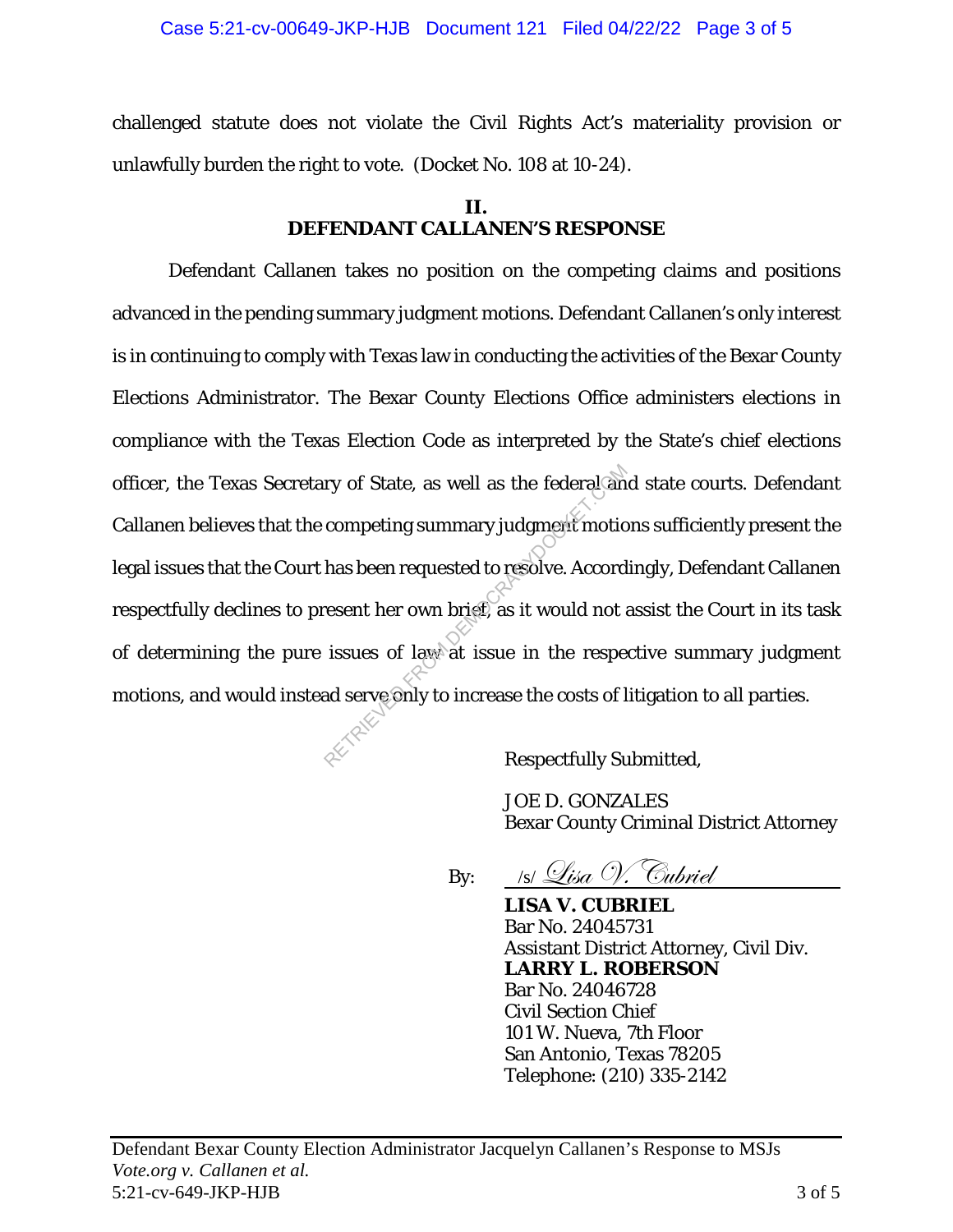Case 5:21-cv-00649-JKP-HJB Document 121 Filed 04/22/22 Page 4 of 5

 Fax: (210) 335-2773 Lisa.Cubriel@bexar.org lroberson@bexar.org *Attorneys for Defendant Bexar County Elections Administrator Jacquelyn Callanen*

RETRIEVED FROM DEMOCRACYDOCKET.COM